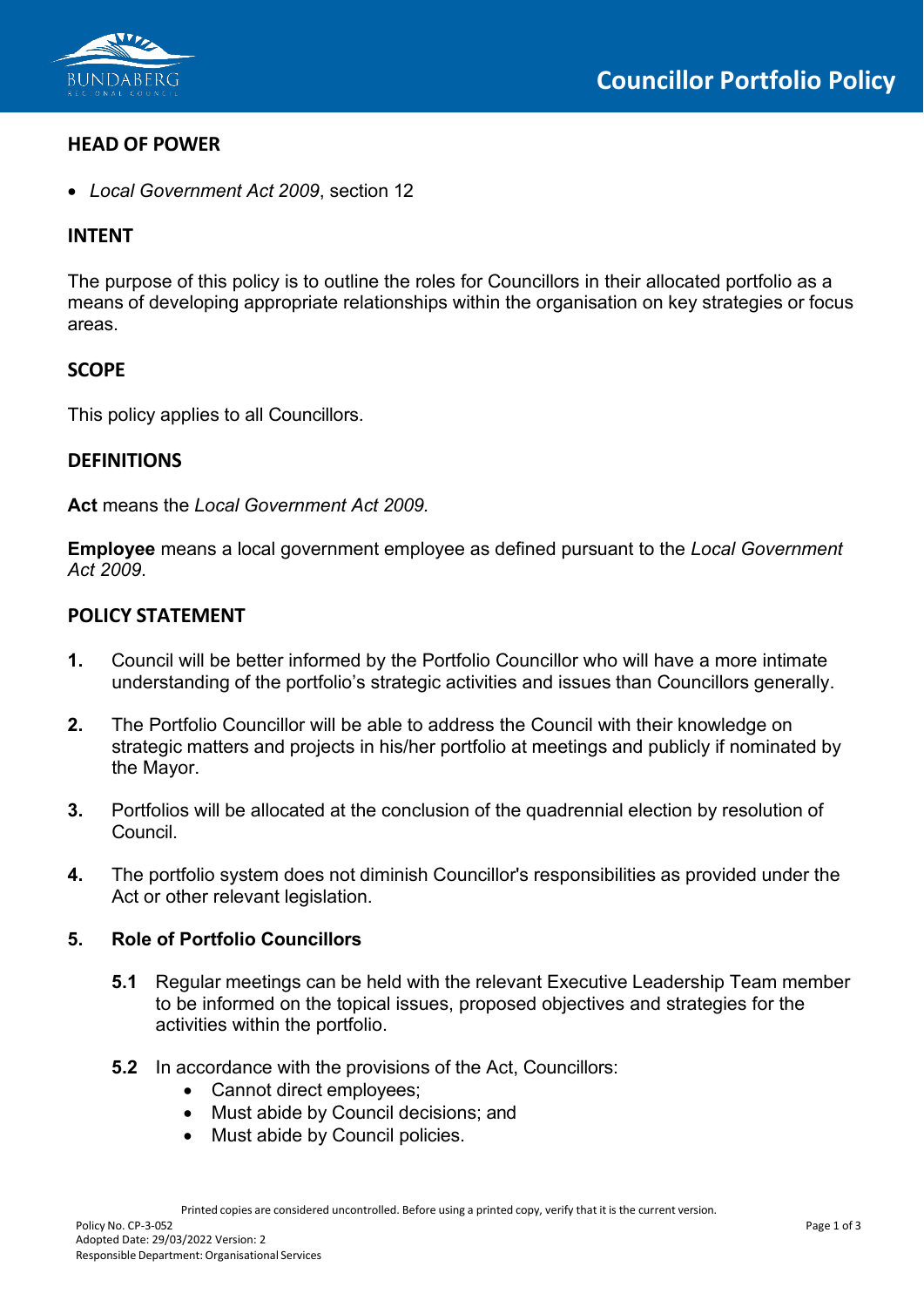

- **5.3** Have a thorough understanding of the objectives and strategies in the Corporate Plan that relate to activities within the portfolio.
- **5.4** Liaise with the community and attend meetings, forums etc as required regarding their portfolio.
- **5.5** Liaise with other Portfolio Councillors relating to matters affecting their portfolio area.
- **5.6** Generally, champion the advancement of Council's key priorities and decisions relevant to the portfolio area.
- **6.** Appendix 1 outlines the Councillors assigned to the relevant portfolios.

# **ASSOCIATED DOCUMENTS**

- Acceptable Requests Guidelines Policy
- Code of Conduct for Councillors in Queensland
- *Local Government Regulation 2012*
- Media Relations Policy

# **DOCUMENT CONTROLS**

Council will review this policy biennially or in response to changes in law or best practice.

# **POLICY OWNER**

Chief Legal Officer, Governance and Legal Services.